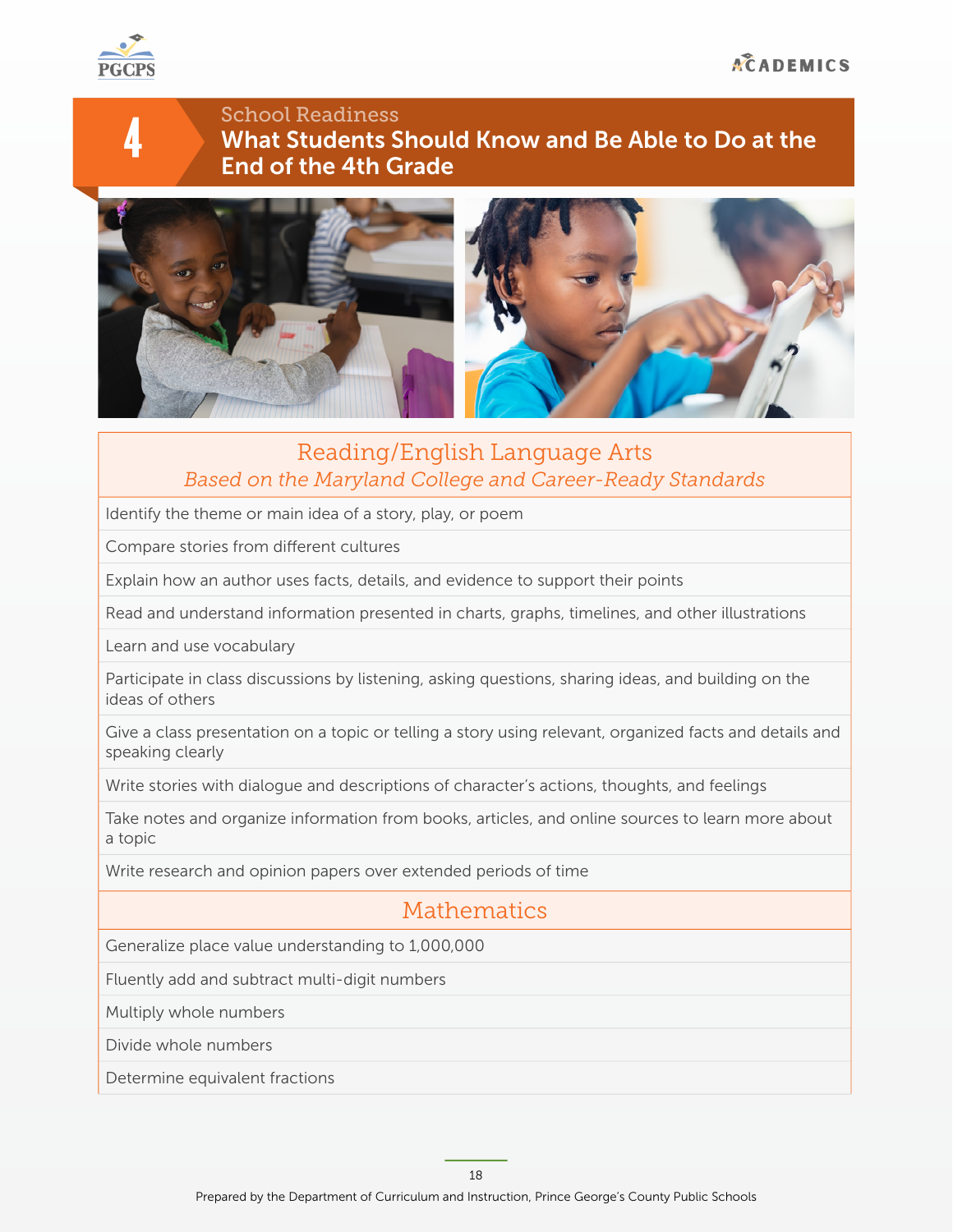

4

## School Readiness What Students Should Know and Be Able to Do at the End of the 4th Grade



Represent mixed numbers, improper and proper fractions on a number line

Compare fractions with or without using the symbols

Decompose a fraction into a sum of fractions

Add and subtract mixed numbers with like denominators and multiply a fraction by a whole number

Compare order and describe decimals to the hundredths place with or without using the symbols

#### Science *Next Generation Science Standards (NGSS)*

Students should be able to use the 3-Dimensions of the NGSS (Science and Engineering Practices, Disciplinary Core Ideas, and Cross-Cutting Concepts) to unpack and explain relevant grade-level phenomena

Observe and measure the efects of weathering or the rate of erosion

Identify evidence from patterns in rock formations and fossils to support changes in the landscape over time

Describe that energy and fuels are from natural resources and their effect on the environment

Generate and compare solutions to reduce impacts of Earth processes on humans

Construct an explanation relating the speed and energy of an object

Observe energy transferring by sound, light, heat and electrical currents

Develop a model to describe a wave's amplitude, wavelength, and movement

Construct an argument that plants and animals have internal and external structures for their survival, growth, behavior, and reproduction